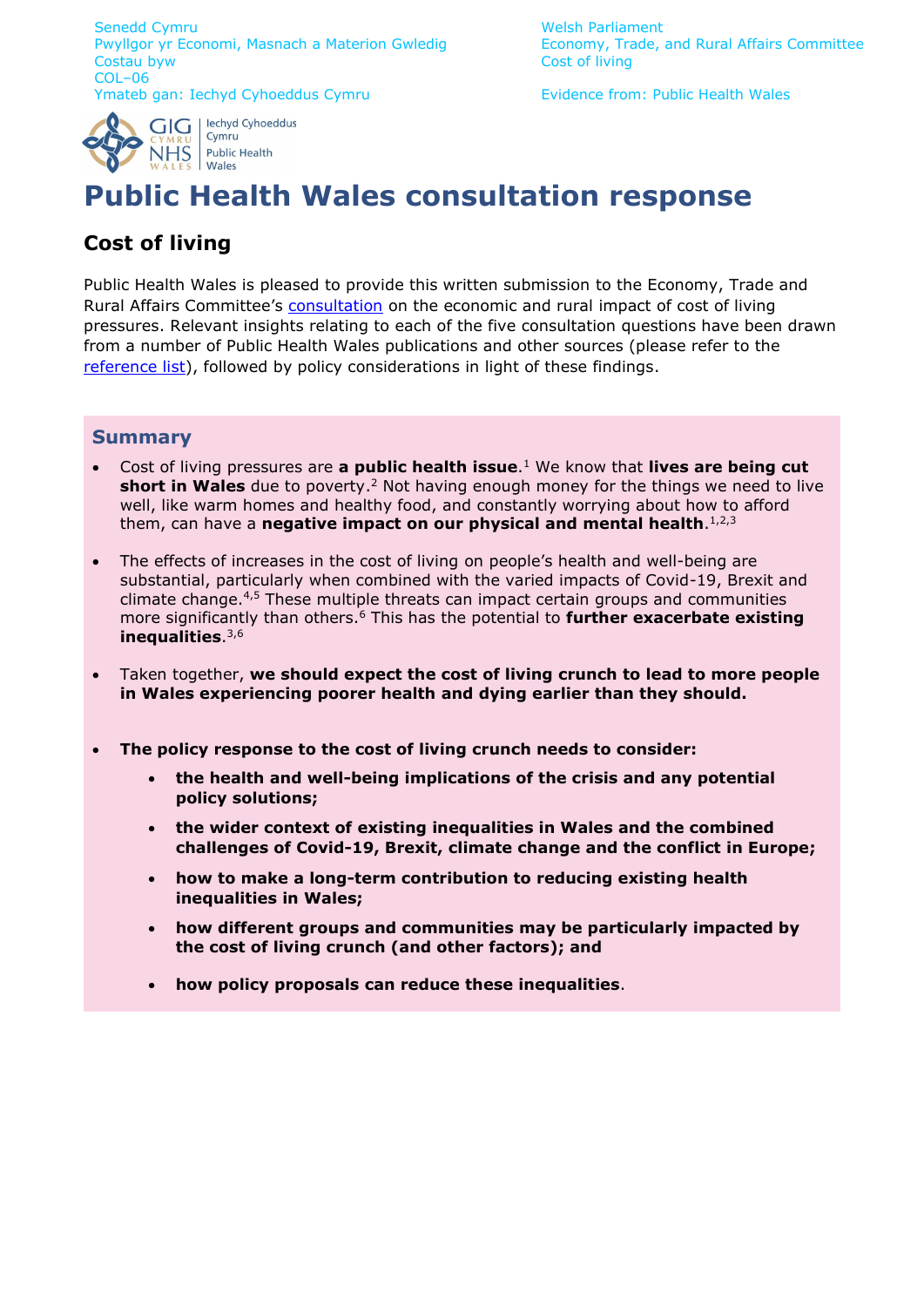## **Cost of living is a public health issue**

The current cost of living 'crunch' is more than an economic problem – it presents considerable and far-reaching challenges to the health and well-being of individuals and communities. The cost of living crunch **impacts a number of the vital building blocks we all need for a healthy life**: 7

- good-quality and accessible health services;
- income security and an appropriate, fair level of social protection;
- decent living conditions (including housing, communities and the wider environment);
- decent work and employment conditions; and
- good social and human capital (including education and skills, trust and relationships).

The cost of living crunch has the potential to impact financial security and the ability to buy essentials (like food and clothing), as well as living environments (e.g. being able to afford to put the heating on, or keeping up with rent or mortgage payments). The chronic stress that comes from having insufficient income to afford these necessities leads to mental health issues (e.g. anxiety and depression) and physical health issues (e.g. increased blood pressure and an impaired immune system)<sup>2</sup>

Indirectly, we may also expect the factors that are creating this cost of living crunch to also impact on:

- health service provision:
- what social protection and support governments can offer;
- people's attitudes to higher education;
- the stability of relationships and communities; and
- the availability of good, fair work.

A summary of the range of ways that people living in deprivation and disadvantage experience poorer health can be found in figure 1.<sup>2</sup>

We already know that **people living in poverty in Wales are dying earlier than they should**. Data from 2018-2020 show that healthy life expectancy at birth in Wales consistently decreases as deprivation increases, for both men and women.<sup>8</sup> In addition, the most recent data available from 2020 show significantly higher rates of avoidable deaths in the most deprived areas of Wales compared with the least deprived areas.<sup>9</sup>

<span id="page-1-0"></span>Even before the Covid-19 pandemic and current cost of living crunch, the gap in life expectancy between the most and least deprived parts of Wales was increasing, particularly for women.<sup>10</sup> In the most disadvantaged areas, there was a "concerning" decrease in life expectancy for both men and women in the years following UK-wide austerity policies introduced in 2010. [10](#page-1-0)

It is also important to recognise that **cost of living pressures are not experienced in isolation**: the current state of health in Wales is determined by a complex interplay of socioeconomic factors. These include the "triple challenge" of Covid-19, Brexit, and climate change, coupled with uncertainties around conflict in Europe. <sup>4</sup> Groups experiencing economic insecurity due to strained household finances, job loss and digital exclusion are more vulnerable to the direct and indirect impacts of adverse events (be they related to health, environmental or economic crisis). 11

Taking this evidence together, it is clear that the **cost of living crunch could lead to more people in Wales experiencing poorer health and dying earlier than they should**. Certain groups will be more vulnerable to the challenges posed by cost of living pressures, alongside other factors associated with the "triple challenge", which are likely to **act together to exacerbate existing health inequalities** – see question 2. 3,6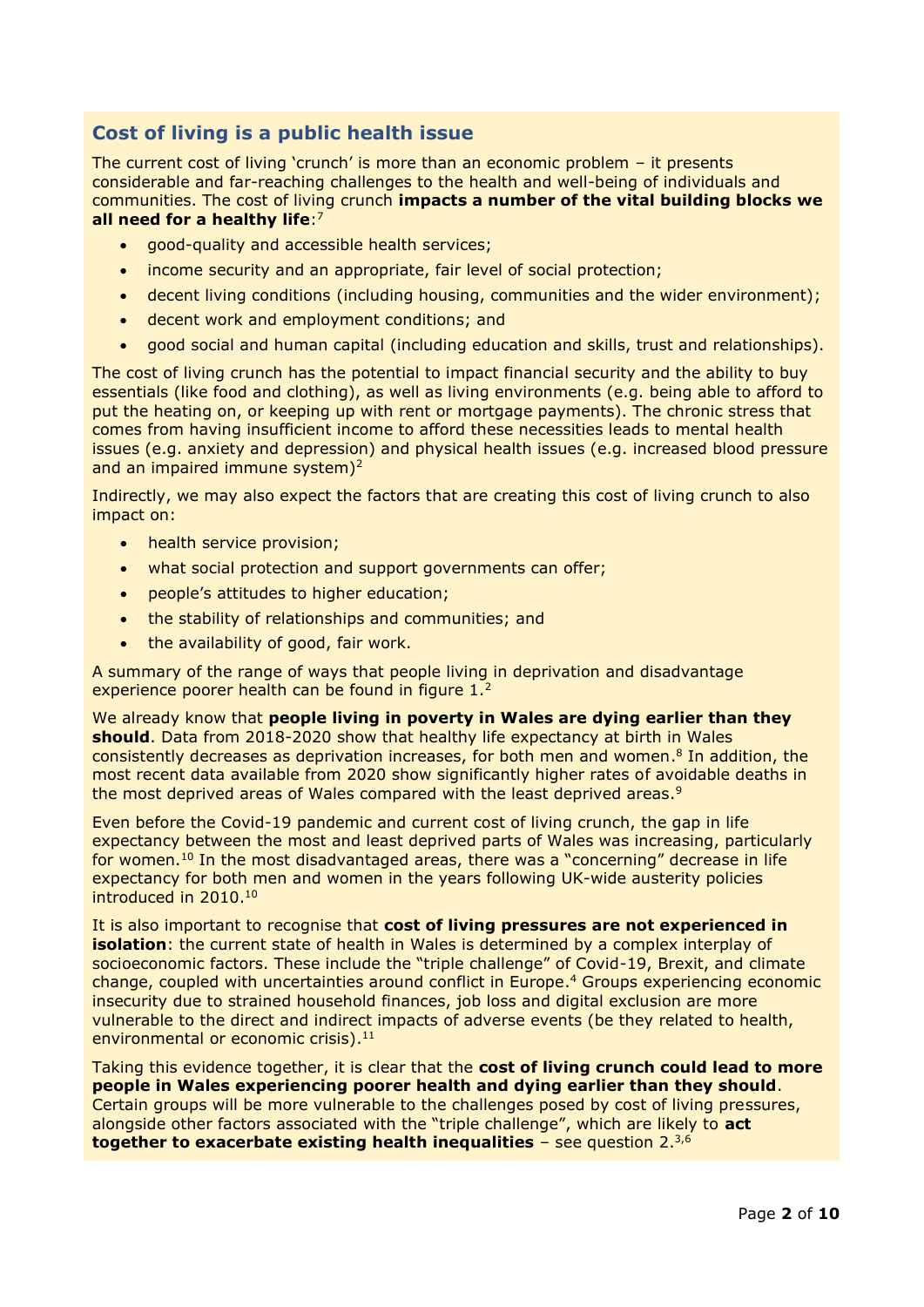

*Figure 1. The association between poverty and health and well-being.<sup>2</sup>*

# **Answers to the consultation questions**

#### **Question 1: What are the likely economic impacts of the cost of living crunch?**

The current cost of living 'crunch' is more than an economic problem – it presents considerable and far-reaching challenges to the health and well-being of individuals and communities.<sup>[1](#page-0-1)</sup> The cost of living crunch is also likely to further exacerbate existing inequalities in Wales, particularly as it is being experienced in addition to the "triple challenge" of Covid-19, Brexit and climate change, alongside uncertainties around conflict in Europe (see previous section). [4](#page-0-2)

In terms of economic impacts, it is well documented that **the health and well-being of a nation has close ties to productivity and economic growth**. [2](#page-0-3)

**Health inequalities are also associated with significant costs to public services**. For example, a 2021 study by Public Health Wales estimated the total annual cost to the NHS in Wales of inequality associated with socio-economic deprivation in hospital service utilisation to be £322 million, equivalent to 8.7% of the total hospital service expenses.<sup>3</sup>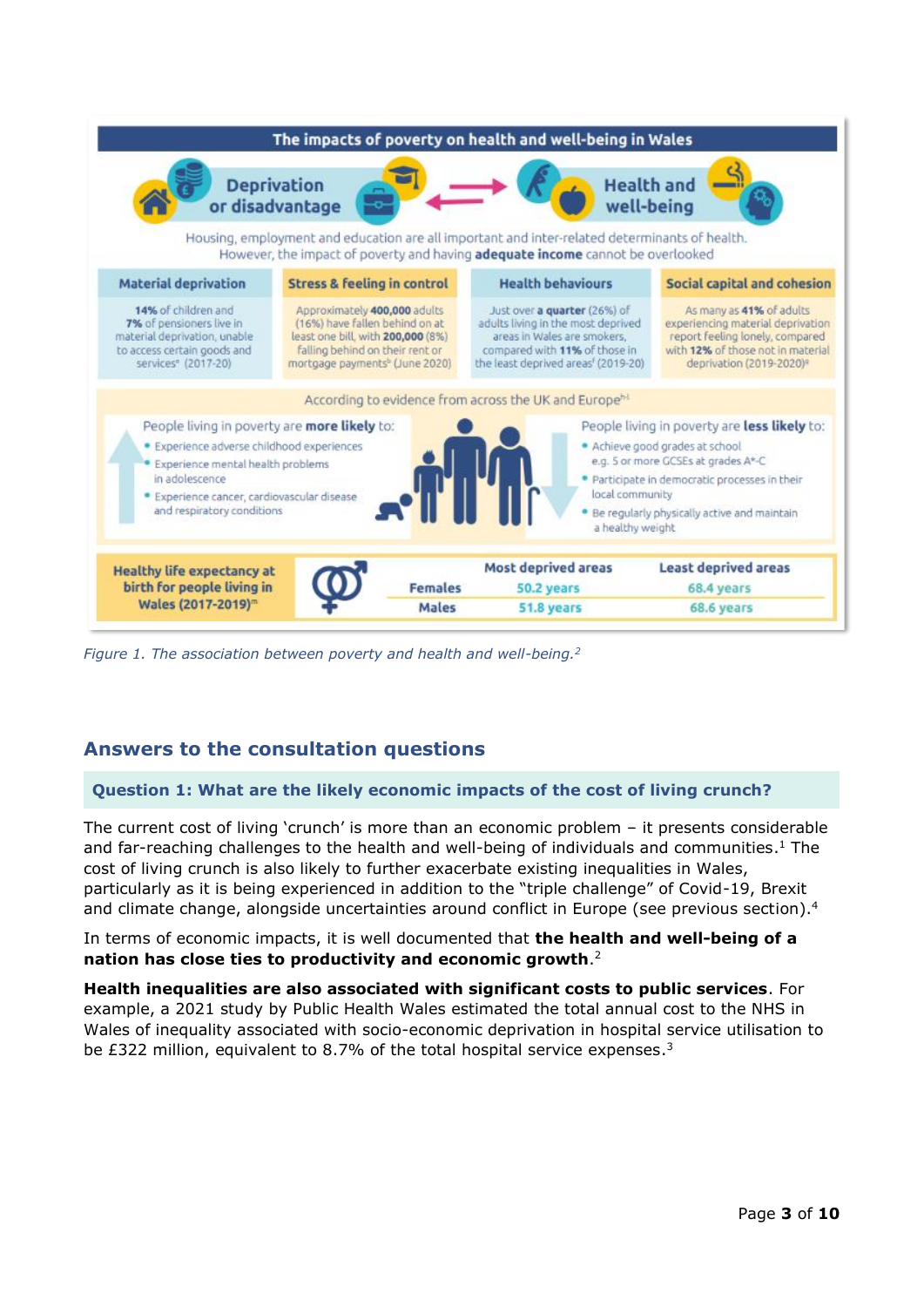#### **Question 2: How are cost of living pressures affecting the workforce, and how are different groups within the workforce being affected?**

Population health and well-being can be influenced greatly by wider socio-economic and environmental factors, and their impact varies considerably across different population groups. 4 It is likely that the groups who are and will be most impacted by the cost of living crunch (in conjunction with the considerable challenges posed by the Covid-19 pandemic, Brexit and climate change) are:

- **young people and children;**
- **minority ethnic groups, especially Black and Asian communities;**
- **people in insecure/low income/informal/low-qualification employment, especially women;**
- **marginalised and socially excluded groups, such as disabled or homeless people; and**
- <span id="page-3-0"></span>• **people living in (or at risk of) deprivation and poverty.2,6**

While evidence suggests that inflation generally affects people with different levels of income in a similar way, this is not the case for **increased energy (and food) costs, which impact people with low incomes disproportionately.**<sup>[2,](#page-0-3)12</sup> In the UK, 10% of excess winter deaths can be partly attributed to fuel poverty, with 30% of these deaths linked to living in a cold home.<sup>13</sup> We also know that health service costs for addressing ill-health caused by energy inefficiency are substantial. 14

There is clear evidence on how **children's health and experiences in early life have an impact on their eventual life outcomes**, including health in adulthood, educational attainment and job market outcomes.<sup>2</sup> Family and parental stressors, including financial strain and food insecurity, are all known to negatively impact the mental and physical health of children, both in the short-term and across the life-course, with infants and toddlers at higher risk. Rising child poverty rates in Wales, particularly among single parent families and families with multiple children, point to the significant impact that increasing cost of living pressures could have not only on this generation, but future generations of children.<sup>2</sup>

#### **Question 3: How are cost of living challenges impacting upon businesses and economic sectors, and how are businesses responding to these?**

As outlined above, we can expect the cost of living crunch to have an impact on people's physical as well as mental health[.](#page-0-1)<sup>1</sup> This will have implications for how well people can perform at work. For example, we already know that **poor mental health is one of the main reasons for staff sickness absence across the UK**.<sup>15</sup> The compounding risk the cost of living crisis brings to the health and well-being of workers is also likely to directly compromise the health and well-being of those dependent on them, including children, older people, and those with disabilities and/or chronic ill health.

However, **there is a clear role employers can play in supporting the health and**  wellbeing of their staff and evidence to support the effectiveness of certain approaches.<sup>16,17,18</sup>

The *Healthy Working Wales* programme led by Public Health Wales<sup>19</sup> works with employers to prioritise health and well-being in their workplaces, assisting them to develop and deliver a strategic and coordinated programme of delivery. Following concerns raised by employers during the pandemic, highlighted by employer research undertaken, Healthy Working Wales has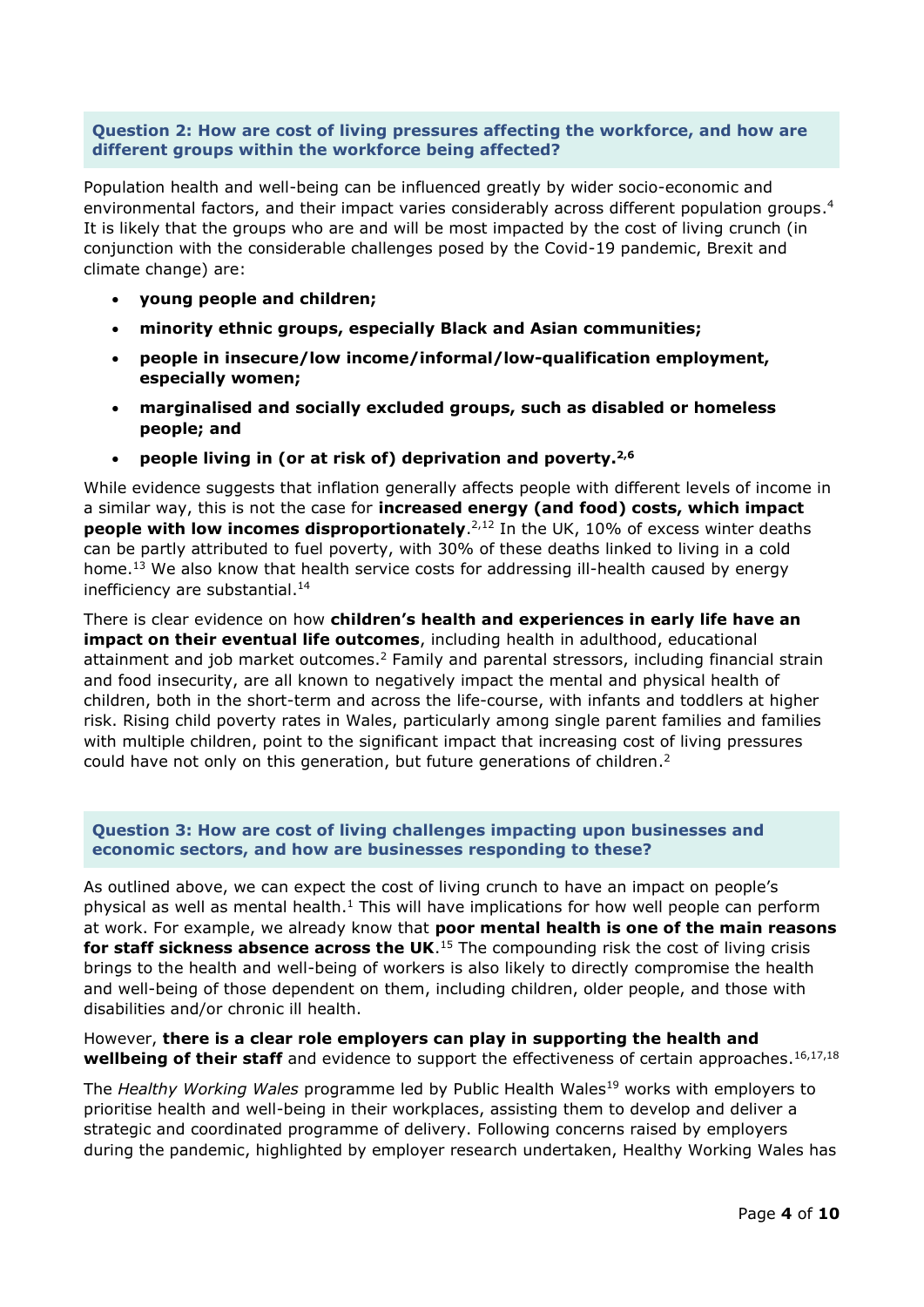further developed its focus on mental health and well-being. The programme supports organisations to embed a range of evidence-based criteria to ensure that:

- fair work design and organisational culture drive positive mental health and well-being outcomes;
- mental health is monitored across the organisation; and
- line managers are trained to understand risk factors.

In addition, *Healthy Working Wales* works with partners to signpost tailored mental health and well-being interventions. In particular, *Healthy Working Wales* has recently released a podcast to support employers and their workforce by exploring how employers can have confident and sensitive conversations to support the financial wellbeing of their workforce.<sup>20</sup>

More broadly, supporting participation in fair work can help improve mental well-being among workers and their families. **Employers have a key role in improving access to fair work**, as do many public sector and other bodies, including through socially responsible procurement. Ensuring that jobs have decent pay (fair reward), involve employees, are flexible to their needs and provide healthy environments, can reduce the stress on individuals and families and improve well-being. Supporting employers to take this approach is particularly key at a time when workers will be facing multiple pressures both in and outside of their work roles. *Healthy Working Wales* works with partners to enable employers to progress towards becoming a Fair Work employer.<sup>21</sup> In addition, Public Health Wales has established an expert panel to help influence how participation in fair work can be improved in a way that improves health, wellbeing and equity.

#### **Question 4: How are rural communities being affected by the cost of living crunch, and to what extent are the pressures they face different to urban areas?**

Rural communities are impacted by the individual impacts of Brexit, Covid-19 and climate change (the "triple challenge") in a myriad of ways, some of which are the same as for urban communities, while others are more specific. <sup>5</sup> All these factors need careful consideration when drafting national, regional and local policies in response to the cost of living crunch. 5 Some example issues are highlighted below.

Rural communities in Wales have a higher than average levels of self-employment and parttime employment.<sup>[5](#page-0-4)</sup> This means the economic stresses resulting from the cost of living crunch and the "triple challenge" could lead to greater economic insecurity and job anxiety in rural areas, leading to a greater negative impact on mental health and well-being.

Rural communities also have older populations on average, who are more likely to live in older and poorly insulated rural homes.<sup>[5](#page-0-4)</sup> Fuel poverty is therefore a particular concern for this population group, an issue that will be intensified by the cost of living crunch.

Research conducted by Public Health Wales with farming communities identified that financial instability, uncertainty, challenges in succession planning, and a lack of sense of control are considerable sources of stress and anxiety to farmers and their families.<sup>22</sup> While Brexit brought these concerns to the fore, the cost of living crunch will further exacerbate adversity facing farmers in rural communities. Financial concerns, including debt, are one of the biggest challenges to mental well-being.

We saw during the Covid-19 pandemic that NHS providers in rural communities were identified as more likely to have experienced exacerbated workforce issues and poorer financial situations during the pandemic.<sup>[5](#page-0-4)</sup> This will be further impacted by the cost of living crunch and may be of particular concern in rural areas where providing health and care services is already associated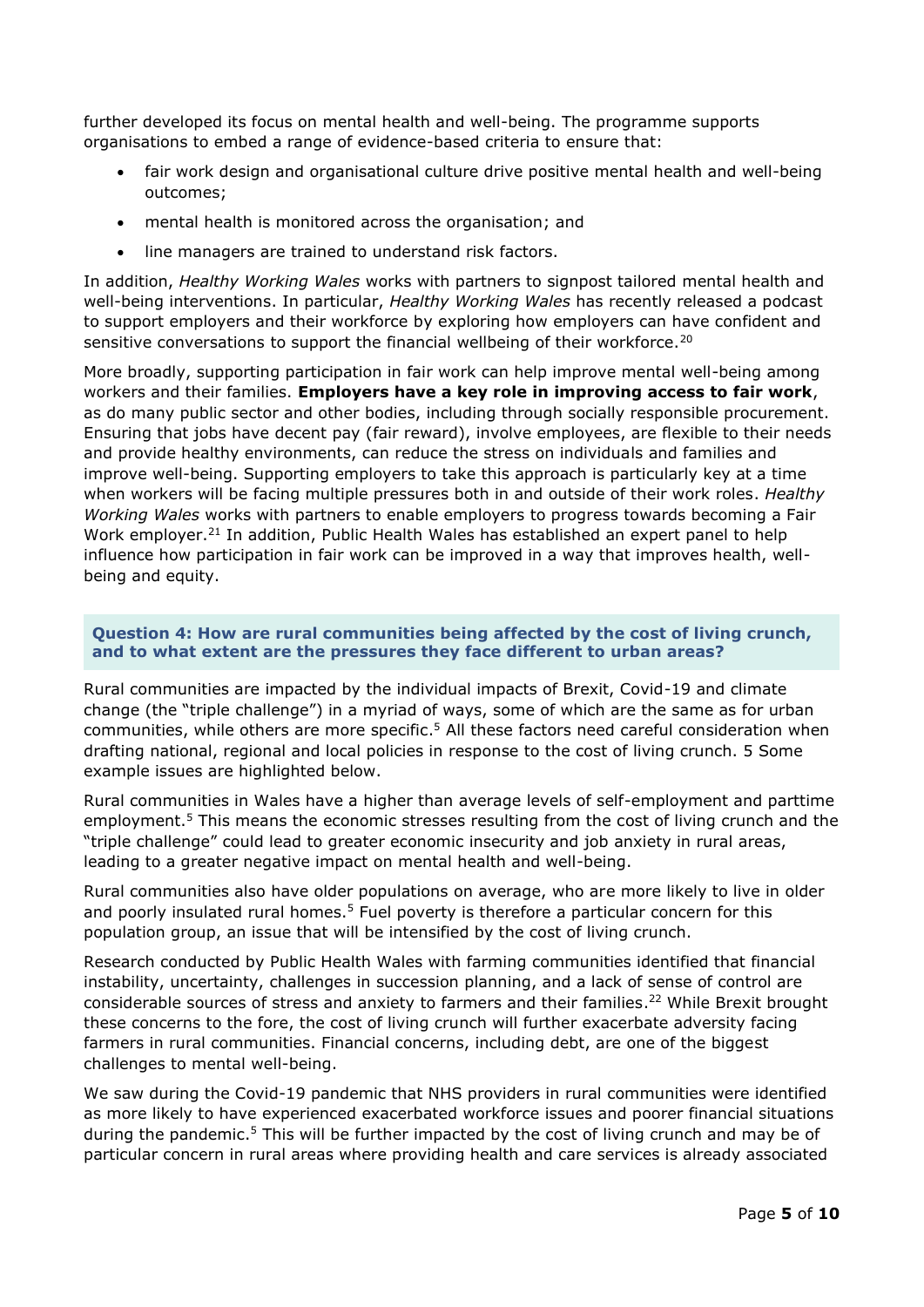with increased costs due to it being more difficult to achieve economies of scale, and needing more staff per head of the population to deliver services. [5](#page-0-4)

Rural environments and communities have also become more attractive to live and work in during the pandemic period due to the increased opportunity for remote and home working. This could have both positive and negative impacts for health and well-being. Negative potential impacts include higher energy bills associated with home working as people use electronic equipment or heat their homes for a greater proportion of the day.<sup>[12](#page-3-0)</sup> This means the increasing cost of fuel may affect home working populations to a greater extent (though this should be viewed in conjunction with reductions in other costs such as those associated with commuting). It could also lead to housing price increases or shortages of affordable housing for the local populations, intensifying certain effects of the cost of living crunch for these populations compared to urban communities.<sup>[5](#page-0-4)</sup>

**Other population groups – by protected characteristic, geography or community – also warrant specific analysis of how the cost of living crunch, and proposals to address its impact, will specifically affect them. This is necessary in order to maximise the health and well-being of all and reduce existing inequalities.**

**Question 5. How effective are the support measures that the Welsh and UK governments have put in place, and what further support might be needed over the coming months?**

**Benefits are "significantly under-claimed in Wales"**. <sup>23</sup> The Welsh Government's 2021 campaign that aimed to increase benefit take up by increasing awareness of schemes already in place and their eligibility criteria, and access to information and support on applying for vulnerable groups,<sup>24</sup> went some way to tackle this issue.

However, the cost of living crisis is likely to exacerbate food and fuel poverty for those already affected, as well as bring others into crisis for the first time. This means there is a **renewed need to increase take-up** among individuals and households who are not in receipt of support for which they are eligible. Future actions or campaigns should tackle identified barriers to benefit take-up in Wales, including negative perceptions of benefits around the difficulty or time involved in applying.<sup>25</sup>

<span id="page-5-0"></span>Data on take-up of benefits are not readily provided at a Wales level.<sup>26</sup> Looking proportionally at unclaimed benefits statistics across Great Britain provides an estimate of the extent to which benefits are under-claimed in Wales,<sup>[26](#page-5-0)</sup> however further research on how many people and which groups are more or less likely to claim support entitled to them could further inform the development and improve the effectiveness of public awareness campaigns.

<span id="page-5-3"></span><span id="page-5-2"></span><span id="page-5-1"></span>It is also not clear the extent to which being in receipt of all currently available support would address cost of living pressures.<sup>27,28,29,30</sup> Additional approaches to ensure consistent access to food and to address the impact of rising energy costs are required to mitigate further negative impacts on current and longer-term health, and to plug gaps in available support in light of the current context.[28](#page-5-1)[,29,](#page-5-2)[30](#page-5-3)

In the longer-term, the policy response to the cost of living crunch has the potential to make a tangible difference to those already experiencing poor health and inequality: **the case for investing in well-being and health equity is stronger than ever**. Interventions in areas such as food insecurity or fuel poverty tend to have a greater impact on those who are most acutely affected – for example, energy efficiency interventions are associated with greater positive outcomes for people with low incomes, children, people in poor health and other vulnerable groups.<sup>31</sup> More broadly, investing in health and well-being, particularly in prevention and early intervention, supports sustainable development and the creation of a prosperous, healthy and equal Wales for all.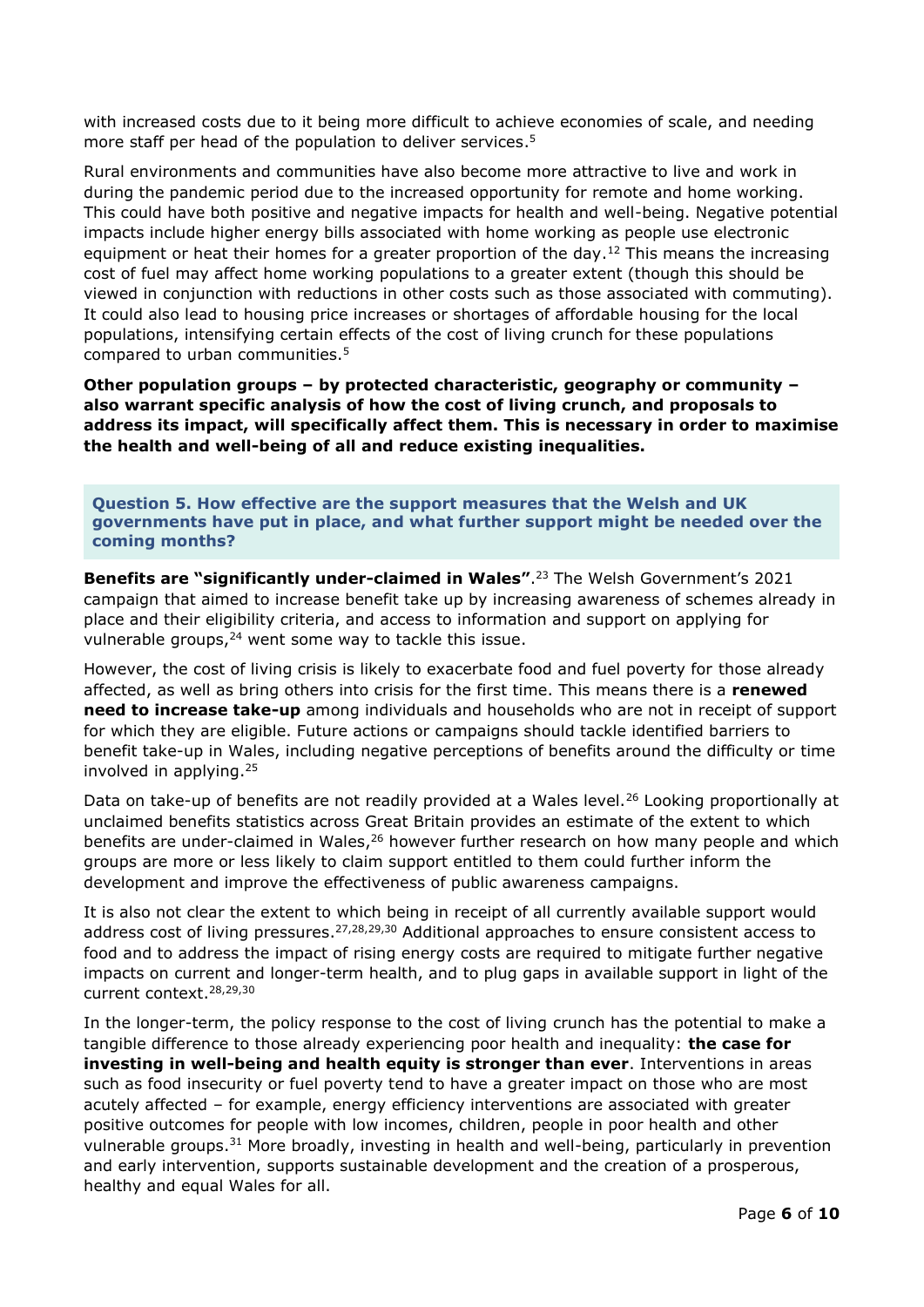#### **Policy considerations**

- The policy response to the cost of living crunch needs to take account of the health and well-being implications of the crisis and any potential policy solutions.
- The cost of living crunch should not be viewed in isolation, but in the wider context of existing inequalities in Wales and the combined challenges of Covid-19, Brexit, climate change and the conflict in Europe.
- The response to the cost of living crunch should take a long-term view and seek to make a lasting, material contribution to reducing existing health inequalities in Wales.
- To achieve this, specific attention should be given to how different groups and communities may be particularly impacted by the cost of living crunch, and any policy proposals to address it; any policy proposals should be cognisant of how other external factors affecting health and well-being may act in combination.

Response prepared by:

- Manon Roberts, Senior Policy Officer [\(manon.roberts7@wales.nhs.uk\)](mailto:manon.roberts7@wales.nhs.uk)
- Louisa Petchey, Senior Policy Specialist
- Sumina Azam, Consultant in Public Health, Policy, Research and International Development
- Ciarán Humphreys, Consultant in Public Health, Wider Determinants of Health
- Mary-Ann McKibben, Consultant in Public Health, Health Improvement

#### <span id="page-6-0"></span>**References**

<sup>1</sup> Petchey, L., Azam, S., Bishop, J., Edmonds, N., Fogarty, R., Gray, A., Green, H., Hodgson, K., Humphreys, C., Lester, N., Lewis, R., McKibben, M-A., McNaughton, A., Owen, C., and van de Venter, E. (2022). **Public Health Wales consultation response: Health and Social Care Committee inquiry into mental health inequalities.** Public Health Wales. Retrieved from: [https://business.senedd.wales/documents/s123834/MHI%2082%20-](https://business.senedd.wales/documents/s123834/MHI%2082%20-%20Public%20Health%20Wales.pdf) [%20Public%20Health%20Wales.pdf](https://business.senedd.wales/documents/s123834/MHI%2082%20-%20Public%20Health%20Wales.pdf)

<sup>2</sup> Azam, S. Hardcastle, K., Morgan, L., Hill, R., Fletcher, M., Johnson, T., Green, L., and Bellis, M. (2021). **Brexit and Poverty in Wales: A Public Health Lens**. Public Health Wales. Retrieved from: [https://phwwhocc.co.uk/wp-content/uploads/2021/09/Brexit-Poverty-](https://phwwhocc.co.uk/wp-content/uploads/2021/09/Brexit-Poverty-21_09_21-1.pdf)[21\\_09\\_21-1.pdf](https://phwwhocc.co.uk/wp-content/uploads/2021/09/Brexit-Poverty-21_09_21-1.pdf)

 $3$  Kadel, R., Darlington, O., Allen, J., Bainham, B., Masters, R., Dyakova, M., and Bellis, M. (2021). **Cost of Health Inequality to the NHS in Wales. Report 1: Cost Associated with Inequality in Hospital Service Utilisation to the NHS in Wales**. Public Health Wales. Retrieved from: [https://phw.nhs.wales/publications/publications1/cost-of-health-inequality-to](https://phw.nhs.wales/publications/publications1/cost-of-health-inequality-to-the-nhs-in-wales/)[the-nhs-in-wales/](https://phw.nhs.wales/publications/publications1/cost-of-health-inequality-to-the-nhs-in-wales/)

<sup>4</sup> Green, L. Ashton, K., Fletcher, M., Jones, A.T., Evans, L., Evans, T., Parry-Williams, L., Azam, S., and Bellis, M. (2021). **Rising to the Triple Challenge of Brexit, COVID-19 and Climate Change for health, well-being and equity in Wales.** Public Health Wales. Retrieved from: [https://phw.nhs.wales/publications/publications1/rising-to-the-triple-challenge-of-brexit-covid-](https://phw.nhs.wales/publications/publications1/rising-to-the-triple-challenge-of-brexit-covid-19-and-climate-change-for-health-well-being-and-equity-in-wales/)[19-and-climate-change-for-health-well-being-and-equity-in-wales/](https://phw.nhs.wales/publications/publications1/rising-to-the-triple-challenge-of-brexit-covid-19-and-climate-change-for-health-well-being-and-equity-in-wales/)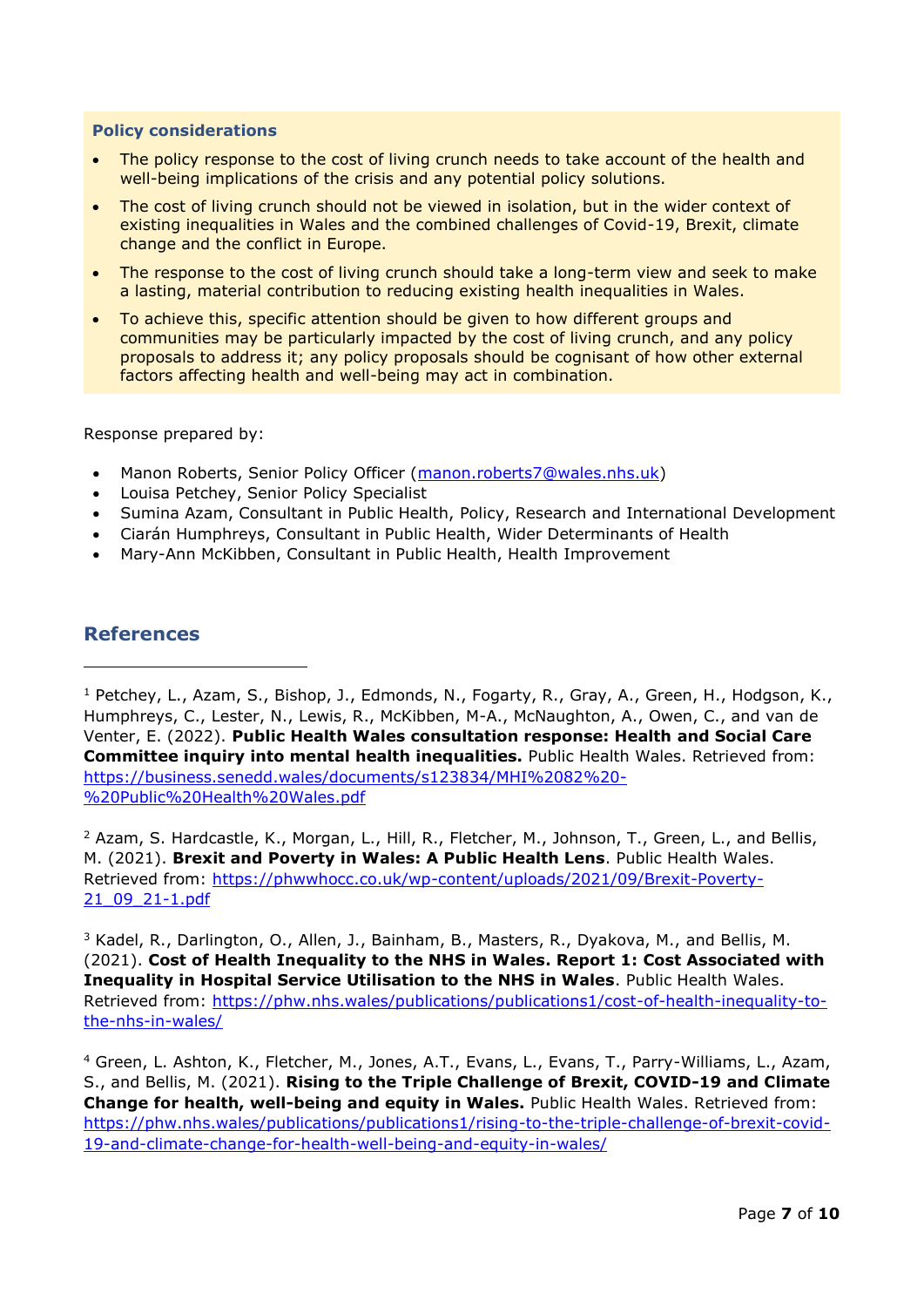<sup>5</sup> Green, L. Ashton, K., Fletcher, M., Jones, A.T., Evans, L., Evans, T., Parry-Williams, L., Azam, S., and Bellis, M. (2022). **Rising to the Triple Challenge of Brexit, COVID-19 and Climate Change for health, well-being and equity in Wales. Spotlight on: Rural Communities.** Public Health Wales. Retrieved from: [https://phwwhocc.co.uk/resources/rising-to-the-triple](https://phwwhocc.co.uk/resources/rising-to-the-triple-challenge-of-brexit-covid-19-and-climate-change-for-health-well-being-and-equity-in-wales-spotlight-on-rural-communities/)[challenge-of-brexit-covid-19-and-climate-change-for-health-well-being-and-equity-in-wales](https://phwwhocc.co.uk/resources/rising-to-the-triple-challenge-of-brexit-covid-19-and-climate-change-for-health-well-being-and-equity-in-wales-spotlight-on-rural-communities/)[spotlight-on-rural-communities/](https://phwwhocc.co.uk/resources/rising-to-the-triple-challenge-of-brexit-covid-19-and-climate-change-for-health-well-being-and-equity-in-wales-spotlight-on-rural-communities/)

<sup>6</sup> Dyakova, M., Couzens, L., Allen, J., Van Eimeren, M., Stielke, A., Cotter-Roberts, A., Kadel, R., Bainham, B., Ashton, K., Stewart, D., Hughes, K., and Bellis, M. (2021). **Placing health equity at the heart of the COVID-19 sustainable response and recovery: Building prosperous lives for all in Wales.** The Welsh Health Equity Status Report initiative (WHESRi). Public Health Wales. Retrieved from: [https://phw.nhs.wales/news/placing-health-equity-at-the](https://phw.nhs.wales/news/placing-health-equity-at-the-heart-of-coronavirus-recovery-for-building-a-sustainable-future-for-wales/placing-health-equity-at-the-heart-of-the-covid-19-sustainable-response-and-recovery-building-prosperous-lives-for-all-in-wales/)[heart-of-coronavirus-recovery-for-building-a-sustainable-future-for-wales/placing-health](https://phw.nhs.wales/news/placing-health-equity-at-the-heart-of-coronavirus-recovery-for-building-a-sustainable-future-for-wales/placing-health-equity-at-the-heart-of-the-covid-19-sustainable-response-and-recovery-building-prosperous-lives-for-all-in-wales/)[equity-at-the-heart-of-the-covid-19-sustainable-response-and-recovery-building-prosperous](https://phw.nhs.wales/news/placing-health-equity-at-the-heart-of-coronavirus-recovery-for-building-a-sustainable-future-for-wales/placing-health-equity-at-the-heart-of-the-covid-19-sustainable-response-and-recovery-building-prosperous-lives-for-all-in-wales/)[lives-for-all-in-wales/](https://phw.nhs.wales/news/placing-health-equity-at-the-heart-of-coronavirus-recovery-for-building-a-sustainable-future-for-wales/placing-health-equity-at-the-heart-of-the-covid-19-sustainable-response-and-recovery-building-prosperous-lives-for-all-in-wales/)

<sup>7</sup> World Health Organisation. (2019). **Health Equity Policy Tool: A framework to track policies for increasing health equity in the WHO European Region**. Retrieved from: [https://www.euro.who.int/\\_\\_data/assets/pdf\\_file/0003/410457/FINAL-20190812-h1905-policy](https://www.euro.who.int/__data/assets/pdf_file/0003/410457/FINAL-20190812-h1905-policy-tool-en.pdf)[tool-en.pdf](https://www.euro.who.int/__data/assets/pdf_file/0003/410457/FINAL-20190812-h1905-policy-tool-en.pdf) 

<sup>8</sup> Office for National Statistics. (2022). **Health state life expectancies by national deprivation deciles, Wales: 2018 to 2020**. Retrieved from: [https://www.ons.gov.uk/peoplepopulationandcommunity/healthandsocialcare/healthinequalities](https://www.ons.gov.uk/peoplepopulationandcommunity/healthandsocialcare/healthinequalities/bulletins/healthstatelifeexpectanciesbynationaldeprivationdecileswales/2018to2020) [/bulletins/healthstatelifeexpectanciesbynationaldeprivationdecileswales/2018to2020](https://www.ons.gov.uk/peoplepopulationandcommunity/healthandsocialcare/healthinequalities/bulletins/healthstatelifeexpectanciesbynationaldeprivationdecileswales/2018to2020)

<sup>9</sup> Office for National Statistics. (2022). **Socioeconomic inequalities in avoidable mortality in Wales: 2020.** Retrieved from:

[https://www.ons.gov.uk/peoplepopulationandcommunity/birthsdeathsandmarriages/deaths/bull](https://www.ons.gov.uk/peoplepopulationandcommunity/birthsdeathsandmarriages/deaths/bulletins/socioeconomicinequalitiesinavoidablemortalityinwales/2020) [etins/socioeconomicinequalitiesinavoidablemortalityinwales/2020](https://www.ons.gov.uk/peoplepopulationandcommunity/birthsdeathsandmarriages/deaths/bulletins/socioeconomicinequalitiesinavoidablemortalityinwales/2020)

<sup>10</sup> Currie, J., Boyce, T., Evans, L., Luker, M., Senior, S., Hartt, M., Cottrell, S., Lester, N., Huws, D., Humphreys, C., Little, K., Adekanmbi, V., and Paranjothy, S. (2021). **Life expectancy inequalities in Wales before COVID-19: an exploration of current contributions by age and cause of death and changes between 2002 and 2018**. *Public Health, 193*, 48-56.

<sup>11</sup> Willatt, A., Jones, D.P., Kyle, R.G., and Davies, A.R. (2021). **Emerging Drivers of Vulnerability to Health Inequity in the Context of COVID-19: Perspectives and response from the Voluntary and Community Sector in Wales**. Public Health Wales. Retrieved from: [https://phw.nhs.wales/services-and-teams/knowledge-directorate/research](https://phw.nhs.wales/services-and-teams/knowledge-directorate/research-and-evaluation/publications/emerging-drivers-of-vulnerability-to-health-inequity-in-the-context-of-covid-19/)[and-evaluation/publications/emerging-drivers-of-vulnerability-to-health-inequity-in-the-context](https://phw.nhs.wales/services-and-teams/knowledge-directorate/research-and-evaluation/publications/emerging-drivers-of-vulnerability-to-health-inequity-in-the-context-of-covid-19/)[of-covid-19/](https://phw.nhs.wales/services-and-teams/knowledge-directorate/research-and-evaluation/publications/emerging-drivers-of-vulnerability-to-health-inequity-in-the-context-of-covid-19/)

<sup>12</sup> Office for National Statistics. (2022). **Energy prices and their effect on households**. Retrieved from: [https://www.ons.gov.uk/economy/inflationandpriceindices/articles/energypricesandtheireffecton](https://www.ons.gov.uk/economy/inflationandpriceindices/articles/energypricesandtheireffectonhouseholds/2022-02-01) [households/2022-02-01](https://www.ons.gov.uk/economy/inflationandpriceindices/articles/energypricesandtheireffectonhouseholds/2022-02-01)

<sup>13</sup> Azam, S., Jones, T., Wood, S., Bebbington, E., Woodfine, L., and Bellis, M. (2019). **Improving winter health and well-being and reducing winter pressures in Wales**.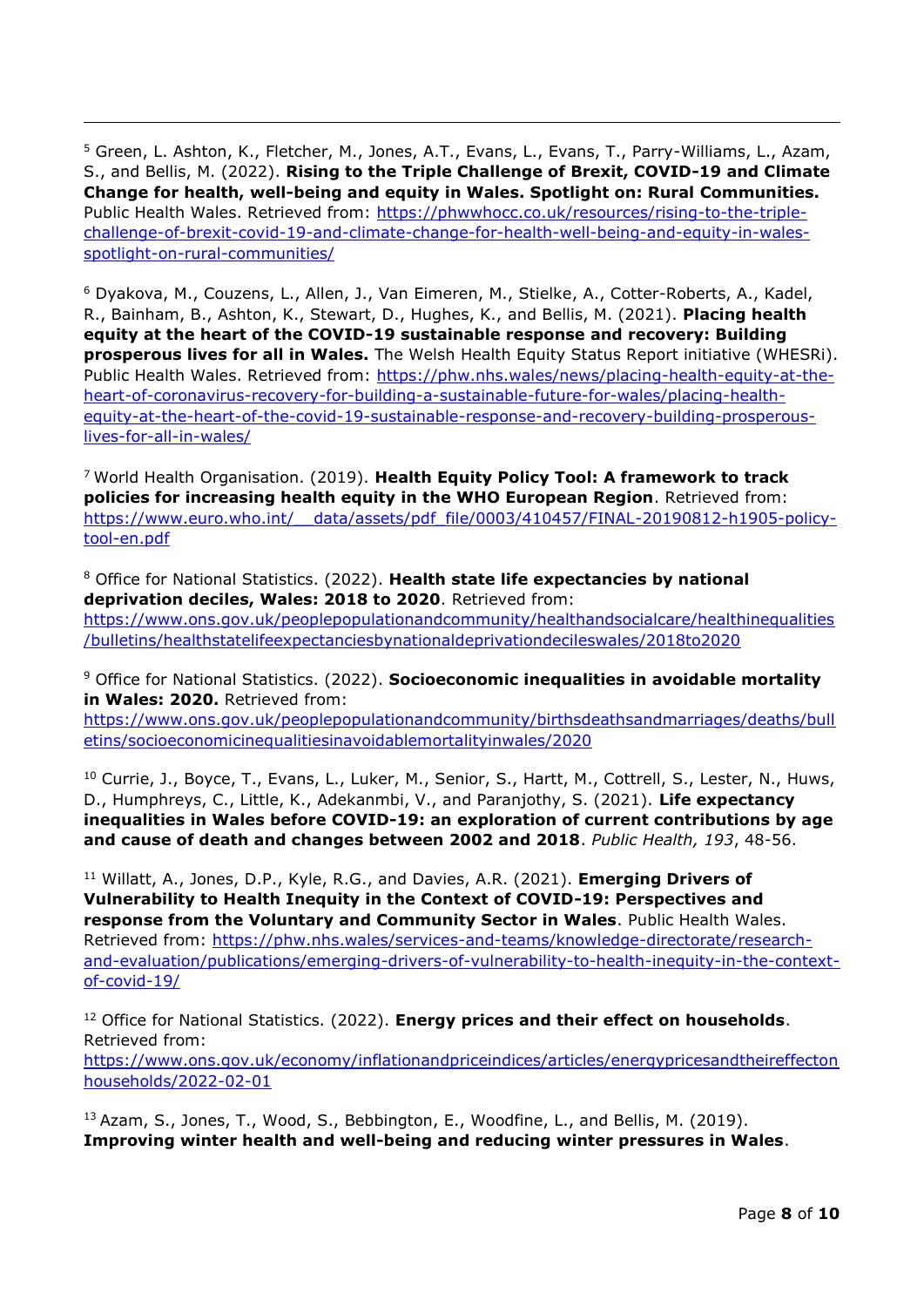Public Health Wales. Retrieved from: [https://phwwhocc.co.uk/resources/improving-winter](https://phwwhocc.co.uk/resources/improving-winter-health-and-well-being-and-reducing-winter-pressures-in-wales/)[health-and-well-being-and-reducing-winter-pressures-in-wales/](https://phwwhocc.co.uk/resources/improving-winter-health-and-well-being-and-reducing-winter-pressures-in-wales/)

<sup>14</sup> Watson, I., MacKenzie, F., Woodfine, L., and Azam, S. (2019). **Making A Difference Housing and Health: A Case for Investment Main Report**. Public Health Wales. Retrieved from: [https://phwwhocc.co.uk/resources/making-a-difference-housing-and-health-a-case-for](https://phwwhocc.co.uk/resources/making-a-difference-housing-and-health-a-case-for-investment-main-report/)[investment-main-report/](https://phwwhocc.co.uk/resources/making-a-difference-housing-and-health-a-case-for-investment-main-report/)

<sup>15</sup> Office for National Statistics. (2021). **Sickness absence in the UK labour market: 2020**. Retrieved from:

[https://www.ons.gov.uk/employmentandlabourmarket/peopleinwork/labourproductivity/articles](https://www.ons.gov.uk/employmentandlabourmarket/peopleinwork/labourproductivity/articles/sicknessabsenceinthelabourmarket/2020#sickness-absence-data) [/sicknessabsenceinthelabourmarket/2020#sickness-absence-data](https://www.ons.gov.uk/employmentandlabourmarket/peopleinwork/labourproductivity/articles/sicknessabsenceinthelabourmarket/2020#sickness-absence-data)

<sup>16</sup> Brunton, G., Dickson, K., Khatwa, M., Caird, J., Oliver, S., Hinds, K., and Thomas, J. (2016). **Developing evidence informed, employer-led workplace health**. London: EPPI-Centre, Social Science Research Unit, UCL Institute of Education, University College London. Retrieved from: [https://eppi.ioe.ac.uk/cms/Publications/Systematicreviews/Employer](https://eppi.ioe.ac.uk/cms/Publications/Systematicreviews/Employer-ledworkplacehealth/tabid/3672/Default.aspx)[ledworkplacehealth/tabid/3672/Default.aspx](https://eppi.ioe.ac.uk/cms/Publications/Systematicreviews/Employer-ledworkplacehealth/tabid/3672/Default.aspx)

<sup>17</sup> Deloitte. (2020). **Mental health and employers: Refreshing the case for investment**. Retrieved from: [https://www2.deloitte.com/content/dam/Deloitte/uk/Documents/consultancy/deloitte-uk](https://www2.deloitte.com/content/dam/Deloitte/uk/Documents/consultancy/deloitte-uk-mental-health-and-employers.pdf)[mental-health-and-employers.pdf](https://www2.deloitte.com/content/dam/Deloitte/uk/Documents/consultancy/deloitte-uk-mental-health-and-employers.pdf)

<sup>18</sup> National Institute for Health and Care Excellence [NICE]. (2022). **Mental well-being at work**. NICE guideline [NG212]. Retrieved from:<https://www.nice.org.uk/guidance/ng212>

<sup>19</sup> See: [Healthy Workplace, Healthy Workforce, Healthy Business.](https://phw.nhs.wales/services-and-teams/healthy-working-wales/#:~:text=The%20Healthy%20Working%20Wales%20(HWW,range%20of%20positive%20business%20and) Public Health Wales.

<sup>20</sup> Public Health Wales. (2022). **The Healthy Working Wales Podcast: Financial Wellbeing in the Workplace**. 5 February 2022. Retrieved from: [https://phw.nhs.wales/services-and](https://phw.nhs.wales/services-and-teams/healthy-working-wales/covid-19-information-and-advice-to-support-employers-and-employees/podcasts/)[teams/healthy-working-wales/covid-19-information-and-advice-to-support-employers-and](https://phw.nhs.wales/services-and-teams/healthy-working-wales/covid-19-information-and-advice-to-support-employers-and-employees/podcasts/)[employees/podcasts/](https://phw.nhs.wales/services-and-teams/healthy-working-wales/covid-19-information-and-advice-to-support-employers-and-employees/podcasts/)

<sup>21</sup> Business Wales. (2022). **Fair Work**. Welsh Government. Retrieved from: <https://businesswales.gov.wales/skillsgateway/recruitment-support/fair-work>

<sup>22</sup> Davies, A.R., Homolova, L., Grey, C.N.B., Fisher, J., Nicole Burchett, N., and Kousoulis, A. (2019). **Supporting farming communities at times of uncertainty: An action framework to support the mental health and well-being of farmers and their families**. Public Health Wales. Retrieved from: [https://phw.nhs.wales/news/farmers-health-and-well-being-needs-to](https://phw.nhs.wales/news/farmers-health-and-wellbeing-needs-to-be-at-the-centre-of-brexit-response-new-report/)[be-at-the-centre-of-brexit-response-new-report/](https://phw.nhs.wales/news/farmers-health-and-wellbeing-needs-to-be-at-the-centre-of-brexit-response-new-report/)

<sup>23</sup> Equality, Local Government and Communities Committee. (2019). **Benefits in Wales: options for better delivery**. National Assembly for Wales. Retrieved from: <https://senedd.wales/laid%20documents/cr-ld12832/cr-ld12832%20-e.pdf>

<sup>24</sup> Welsh Government. (2021). **Written Statement: First National Welfare benefit take up campaig**n. Retrieved from: [https://gov.wales/written-statement-first-national-welfare](https://gov.wales/written-statement-first-national-welfare-benefittake-campaign?msclkid=361f3cb6d04811ecbe089cbcd08c4e7a)[benefittake-campaign?msclkid=361f3cb6d04811ecbe089cbcd08c4e7a](https://gov.wales/written-statement-first-national-welfare-benefittake-campaign?msclkid=361f3cb6d04811ecbe089cbcd08c4e7a)